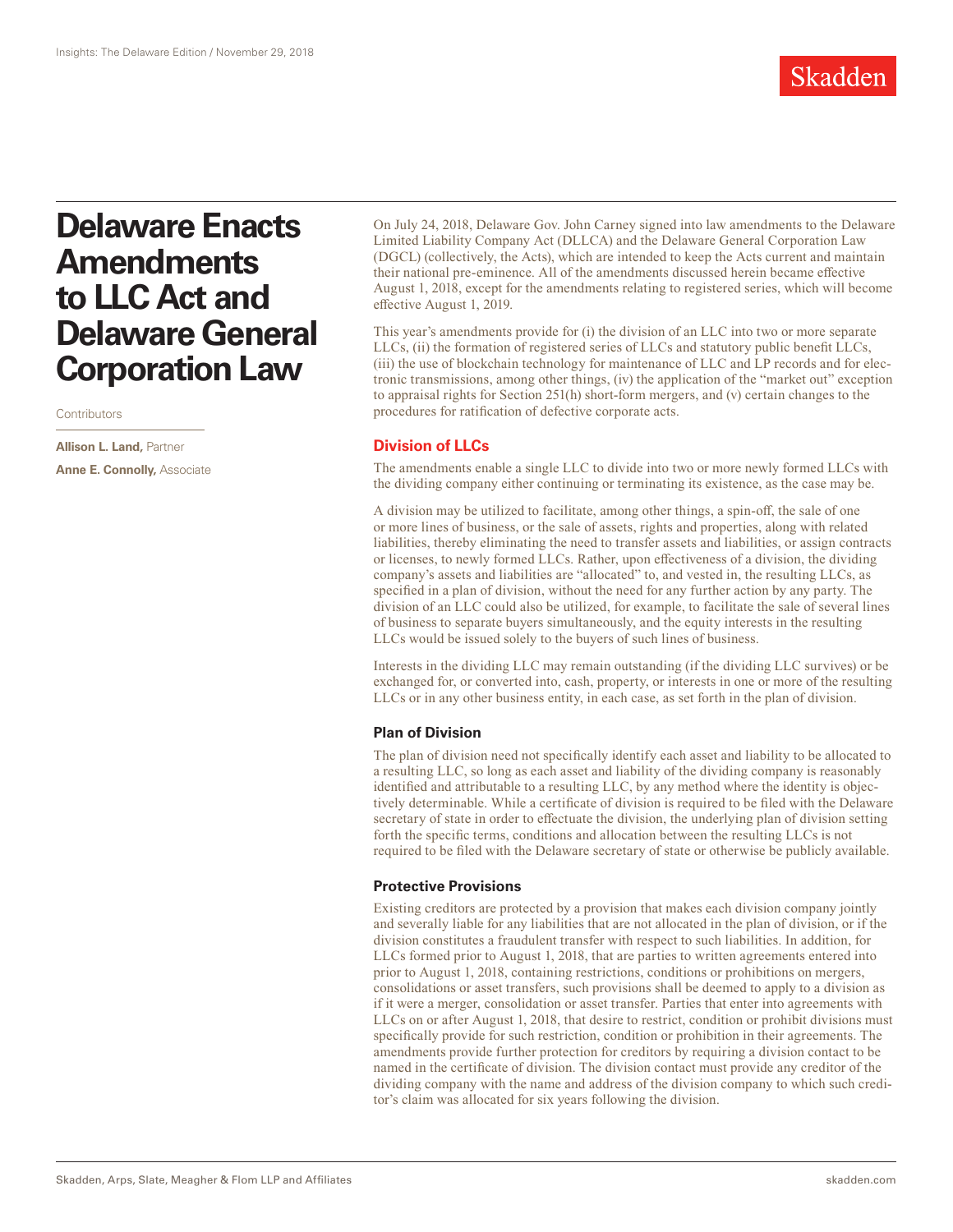#### **Tax Implications**

A division can be treated as a tax-free transaction in certain circumstances, including, for example, a division used to effectuate a pro rata spin-off to existing members. Because the amendments to the DLLCA specifically provide that the allocation of assets in a division is not deemed a transfer or assignment, transfer taxes also may not be imposed, though the laws of each applicable jurisdiction would need to be reviewed to confirm such treatment.

#### **Registered Series**

The amendments authorize the formation of "registered series," a new type of series of an LLC. Registered series address certain issues and limitations that have arisen in connection with existing series, including (i) the inability of an existing series to obtain a good standing certificate, (ii) the inability of an existing series to merge with other series of the same LLC, and (iii) the fact that existing series are not considered "registered organizations" for purposes of the Uniform Commercial Code (UCC), thereby creating issues in perfecting a security interest against a series' assets.

## **Addressing the Limitations of Existing Series**

Under the amendments, a registered series is an "association" and has the attributes of a "registered organization," for purposes of the UCC, which may facilitate the use of registered series in secured financing transactions. In order to form a registered series, a certificate of registered series must be filed with the secretary of state. Accordingly, under the amendments and accompanying amendments to Delaware's UCC, the rules for filing UCC statements in Delaware against a registered series formed under the DLLCA should become simplified. While registered series will have the same rights, powers and interseries limitations on liabilities as series previously formed under Section 18-215(b) of the DLLCA, which will be known as "protected series," registered series are able to obtain good standing certificates from the secretary of state. Note that if an LLC is not in good standing, any registered series associated with such LLC will not be able to

obtain a good standing certificate. Because registered series have many of the attributes of a separate entity, and the state is required to maintain a record for registered series, an annual fee of \$75 will be payable by each registered series to the secretary of state. The attributes of a protected series will remain unchanged, and thus no annual fee will be payable by a protected series to the secretary of state.

# **Conversion and Merger of Registered Series**

A protected series can convert to a registered series by filing a certificate of conversion and a certificate of registered series. Similarly, a registered series is able to convert back to a protected series. Conversion requires the approval of members holding 50 percent of the profits of such series (unless otherwise provided in the LLC agreement). Additionally, one or more registered series of an LLC may merge or consolidate with or into one or more other registered series of the same LLC, a more practical way to combine the assets and liabilities of two series than previously available under applicable law (*i.e.*, transferring all assets and liabilities). The merger of a registered series must be approved in accordance with the LLC agreement or, if the LLC agreement is silent, then by members holding more than 50 percent of the interest in profits of each merging series. The plan of merger of two registered series could amend a provision of the LLC agreement that relates only to the constituent registered series, without obtaining the vote required by the LLC agreement for an amendment to the LLC agreement.

## **Additional Considerations**

Notwithstanding the amendments, it remains unclear how, and to what extent, the separateness of series will be respected by courts outside Delaware. A bankruptcy court, for example, may not apply Delaware law regarding the separateness of the series and could consolidate the assets of separate series in the event of a bankruptcy. Similarly, courts of other states may not honor the internal affairs doctrine and apply Delaware law if a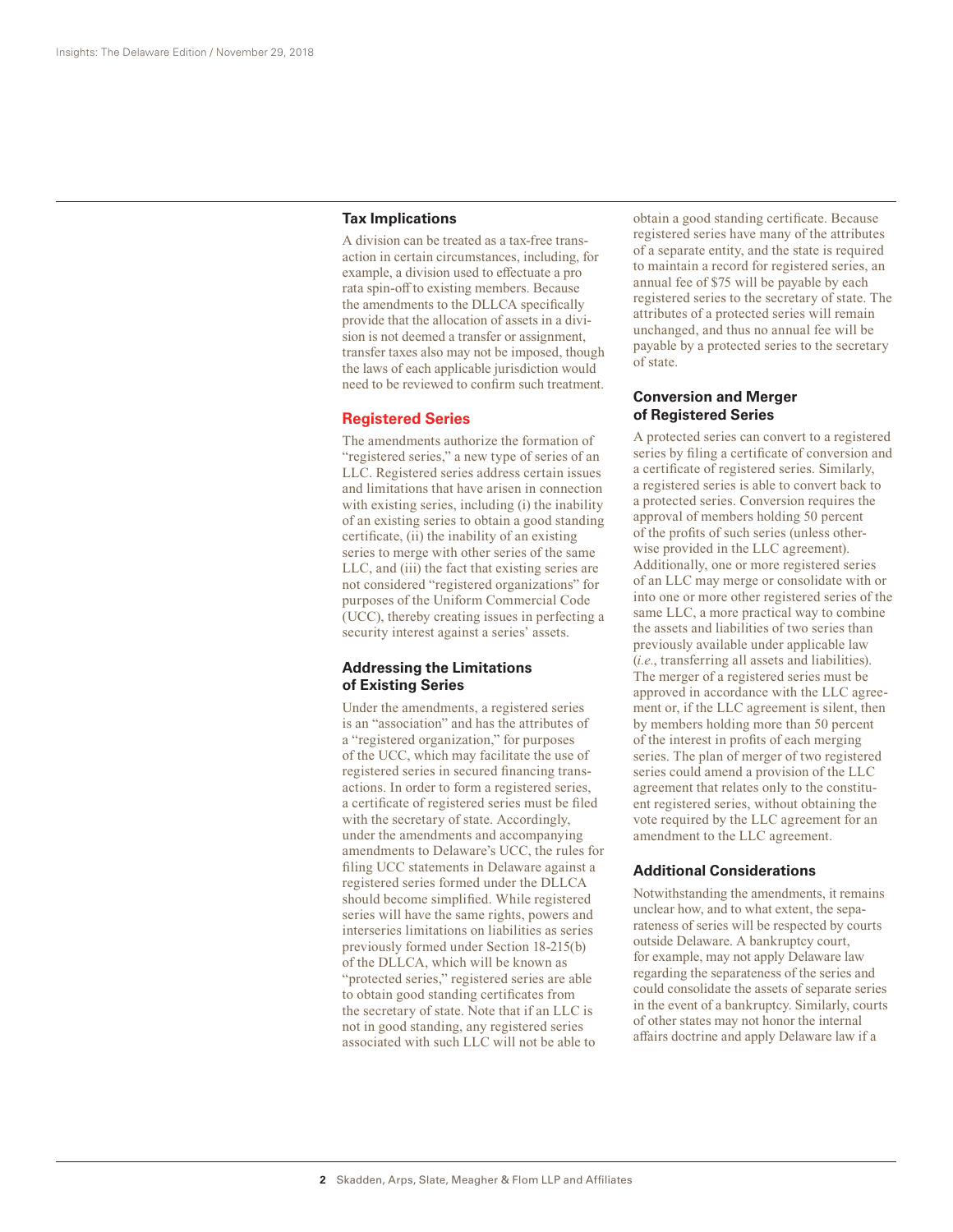suit is brought outside Delaware. The Uniform Protected Series Act has been approved by the Uniform Law Commission, which may result in more states having series provisions. This development could increase the likelihood of a court in an adopting jurisdiction correctly interpreting Delaware law and respecting separateness of series.

## **Statutory Public Benefit LLCs**

The amendments to the DLLCA provide for the formation of statutory public benefit LLCs which, like public benefit corporations, are intended to produce a public benefit and operate in a responsible and sustainable manner. Examples of public benefits include effects of an artistic, charitable, cultural, economic, educational, environmental, literary, medical, religious, scientific or technological nature. A statutory public benefit LLC permits a for-profit LLC to balance the members' pecuniary interests with the public benefit to be promoted by the statutory public benefit LLC (as set forth in its certificate of formation) and the best interests of those materially affected by the statutory public benefit LLC's conduct.

The managers, members or other persons managing the business and affairs of the statutory public benefit LLC are required to balance the members' pecuniary interests with the stated public benefit, though there is no personal liability for monetary damages for failure to balance such interests in accordance with this provision. Fiduciary duties of the statutory public benefit LLC may otherwise be modified or eliminated, though the ability to restrict duties is more limited than in LLCs generally.

The amendments impose a two-third member voting requirement for a statutory public benefit LLC seeking to amend its certificate of formation in order to revise the statement of its public benefit, merge into an entity that is not a statutory public benefit LLC (or similar entity) or otherwise cease to be a statutory public benefit LLC. The amendments correspond to provisions of the DGCL

that relate to public benefit corporations, though formation of a statutory public benefit LLC is not the exclusive means of forming an LLC operated for a public benefit. The amendments provide an additional structure for the increasingly popular goal of seeking to balance pecuniary interests with a public benefit.

# **Cancellation of LLC Upon Abuse of Powers**

Under the amendments, the Delaware attorney general may file a motion in the Court of Chancery to cancel the certificate of formation of any LLC for abuse or misuse of its powers, privileges or existence. Upon any such cancellation, the court has the power to appoint trustees, receivers or otherwise wind up the LLC's affairs. This new Section 18-112 corresponds to newly amended Section 284 of the DGCL, which provides a similar process for terminating a corporation for abuses.

#### **Blockchain Maintenance of Records and Electronic Transmissions**

The amendments to the DLLCA and the Delaware Revised Uniform Limited Partnership Act provide specific statutory authority for LLCs and LPs to use networks of electronic databases, known as blockchains or distributed ledgers, to create and maintain LLC or LP records, as applicable. These amendments correspond to last year's amendments to the DGCL relating to blockchain technology and will allow for the use of this new technology in connection with the governance of LLCs.

# **Application of 'Market Out' Exception to Appraisal Rights for Section 251(h) Mergers**

The amendments to DGCL Section 262(b) apply the "market out" exception to the availability of statutory appraisal rights for back-end mergers consummated pursuant to Section 251(h) following an exchange offer without a vote of stockholders. Previously, Section 262(b)(3) provided that appraisal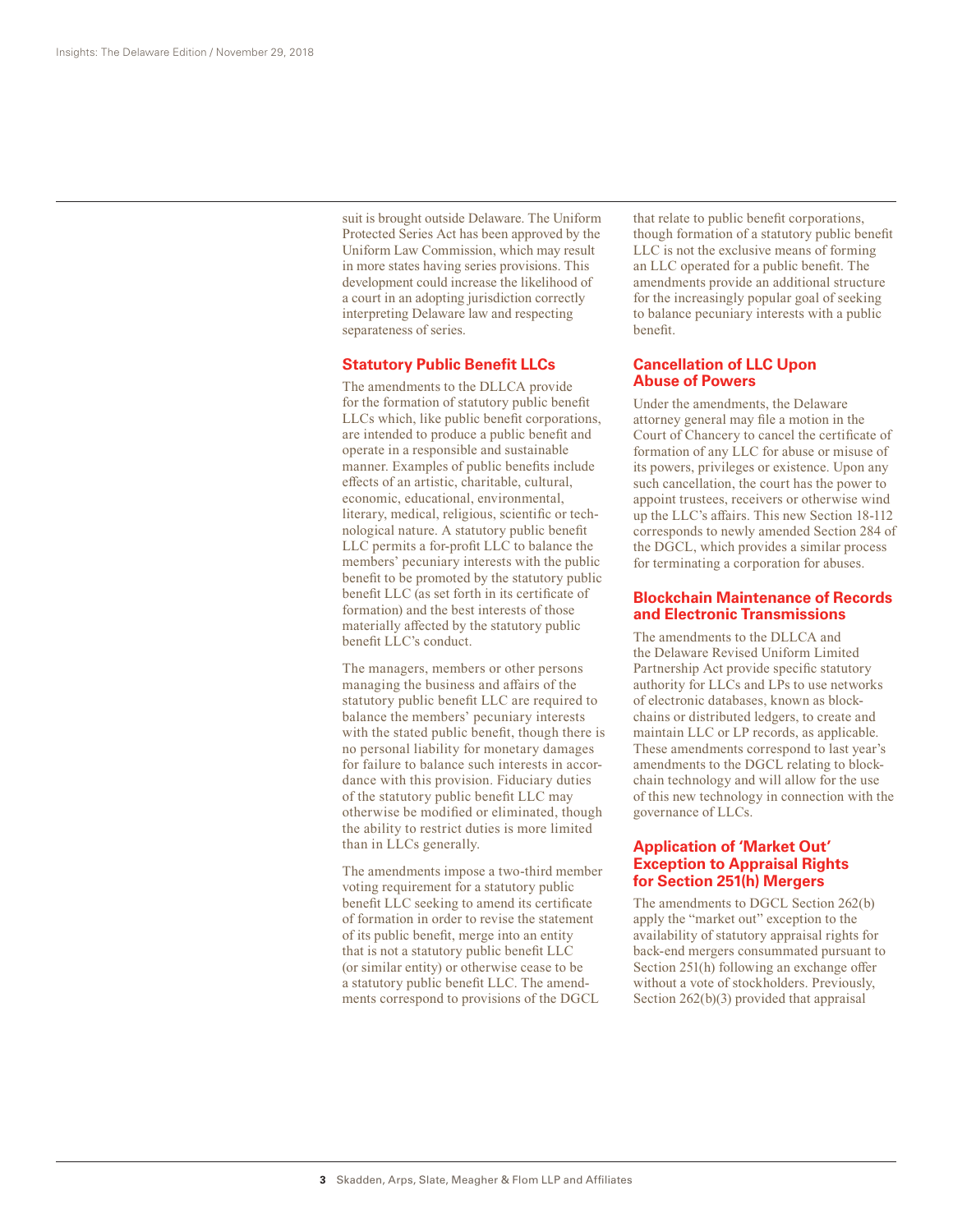rights were available for mergers effected pursuant to Section 251(h) so long as any shares were held by persons other than the parent. This differs from mergers generally, in which appraisal rights are not available for shares of any class or series of stock of a target corporation that are listed on a national securities exchange or held of record by more than 2,000 holders if the merger consideration for such shares consists solely of (i) stock of the surviving corporation or any other corporation (or depositary receipts in respect thereof) that is listed on a national securities exchange or held of record by more than 2,000 holders, (ii) cash in lieu of fractional shares or depositary receipts, or (iii) any combination of the foregoing. However, this "market out" exception did not apply to mergers effected pursuant to Section 251(h). As a result, Section 251(h) rarely was utilized in acquisitions where the merger consideration paid to target stockholders is shares of stock. Mergers effected after August 1, 2018, under Section 251(h) following a stock-for-stock exchange offer of publicly traded shares will receive treatment for appraisal rights equal to that afforded to holders in one-step acquisitions where a vote of target stockholders is required to approve the merger.

# **Information Required by Appraisal Statement**

The amendments to Section 262(e) modify the information to be included in the statement that must be furnished to dissenting stockholders upon their request in connection with Section 251(h) mergers. Previously, Section 262(e) required that the statement to dissenting stockholders provide the aggregate number of shares not voted in favor of the merger and for which appraisal rights were demanded, and the aggregate number of holders of such shares. In recognition of the fact that no shares are "voted" for the adoption of the merger agreement in a Section 251(h) transaction, the amendments clarify that the surviving corporation must provide stockholders, upon their request, with the number of shares not purchased in the tender or exchange offer, rather than the number of shares not voted for the merger.

## **Ratification of Defective Corporate Acts**

Several amendments have been made to Section 204, originally adopted in 2014 to provide a mechanism for a corporation to ratify defective corporate acts. First, the amendments confirm that Section 204 remains available for ratifying defective corporate acts in circumstances where no shares of valid stock are outstanding. This amendment eliminates the need for any stockholder vote on the ratification of a defective corporate act in such circumstances, even if a vote of stockholders would otherwise be required under Section 204.

Second, the amendments clarify that, in cases where a vote of stockholders is required for the ratification of a defective corporate act, the notice of the stockholder meeting required to be given to holders of valid or putative stock may be given to such holders as of the record date for the defective corporate act if it involved the establishment of a record date. This change will facilitate a corporation's ability to use the ratification mechanisms in Section 204 since most corporations, especially large ones, are more likely to have a list of stockholders as of the record date for the defective corporate act. The amendments also allow public companies to give such notice to such stockholders through disclosure in a proxy statement or other document publicly filed with the Securities and Exchange Commission pursuant to Section 13, 14 or 15(d) of the Securities Exchange Act.

Next, the amendments clarify and confirm that any act or transaction that a corporation takes that is within its power under the DGCL may be ratified under Section 204 if such act or transaction was void or voidable due to a "failure of authorization." Such amendment is intended to eliminate any implication arising from *Nguyen v. View, Inc*., C.A. No. 11138- VCS (Del. Ch. June 6, 2017) that an act or transaction may not be within the power of a corporation — and therefore may not constitute a "defective corporate act" susceptible to cure by ratification — solely on the basis that it was not approved in accordance with